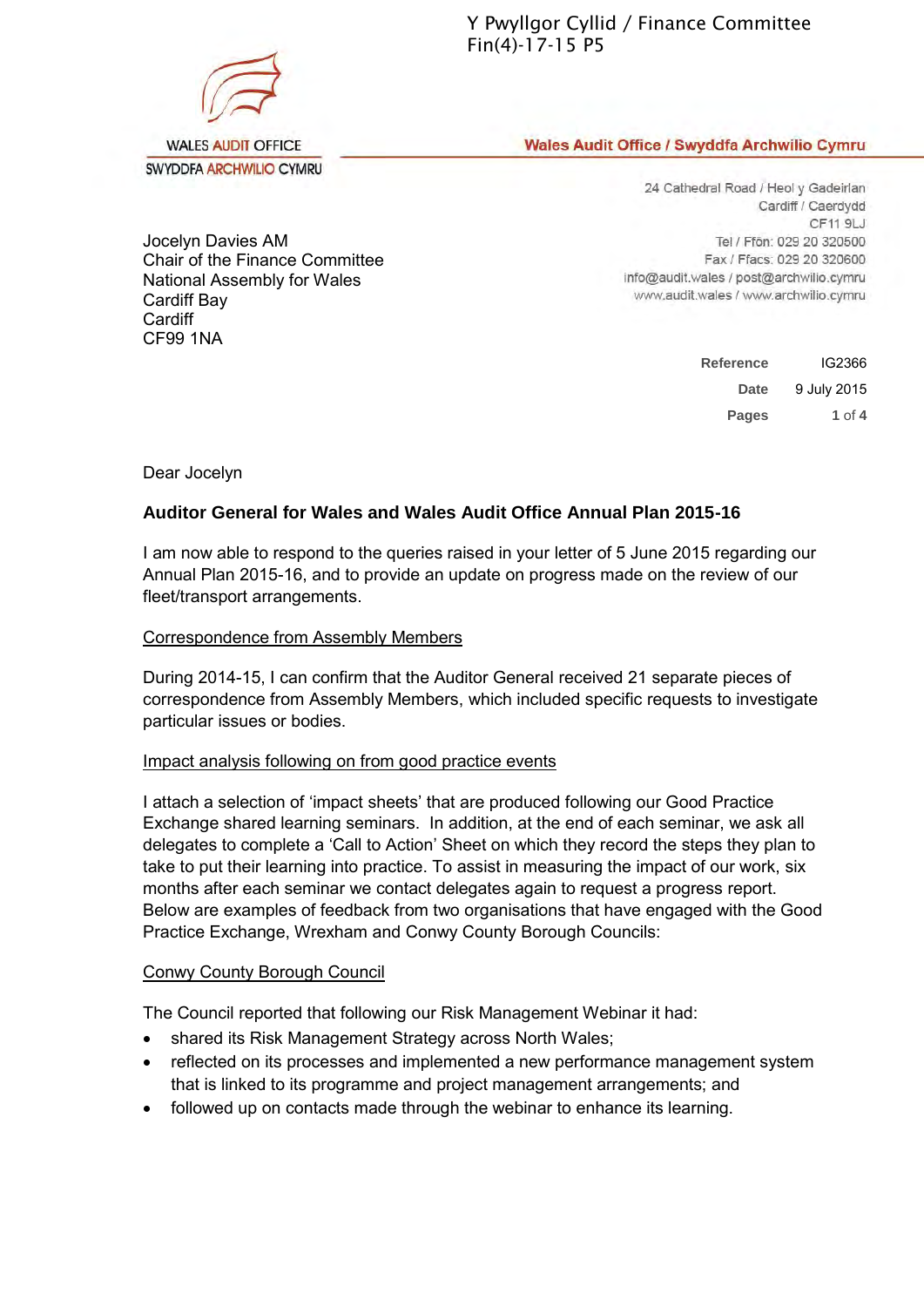Following our Governance seminar the Council developed an action plan that includes:

- a proposal for an intranet page on governance for its staff;
- a proposal for an online governance handbook;
- obtaining and using a DVD resource referred to by one of the speakers; and
- using a mapping exercise demonstrated at a workshop to develop an organisational approach to assurance.

# Wrexham County Borough Council:

- The Council developed plans for a Multi-Agency Alcohol Treatment Centre in the town centre as part of the 'night-time economy'. This was prompted by exposure to the award winning facility in Cardiff which was demonstrated at the 'Adopting Preventative Approaches' seminars.
- After making contact at our 'Making Better Use of Public Assets' seminar the Council is working with Community Interest Company, Indycube to develop low cost office space / business incubator facilities in surplus Council buildings in Wrexham.

### Work in relation to the NHS preventative agenda

The Auditor General will write separately to the Committee highlighting his latest work carried out in relation to the preventative agenda in the NHS, ahead of this year's budget round.

# Unplanned reviews by the Auditor General

As outlined in your letter of 5 June 2015, the sum of £250,000 is notionally allocated within the baseline budget of the Wales Audit Office to allow the Auditor General to undertake unplanned reviews into issues of public concern, without having an impact on our ability to deliver pre-planned national studies.

This funding enables the Auditor General to undertake and resource unplanned work, usually of an investigative nature, in response to concerns that are of material interest and have been raised by, for example, the Public Accounts Committee, Assembly Members or members of the public. The work also includes the preparation of memoranda for the Public Accounts Committee on topics raised during the course of the Committee's deliberations. However, any investigative reviews at individual local government bodies are funded through audit fees rather than using this additional funding provision.

As laid out on page 15 of the **Auditor General's Code of Audit Practice**, in relation to his examination and study functions, the Auditor General will consider, among other things, the following in deciding what work (including unplanned reviews) to undertake:

levels of public interest and concern;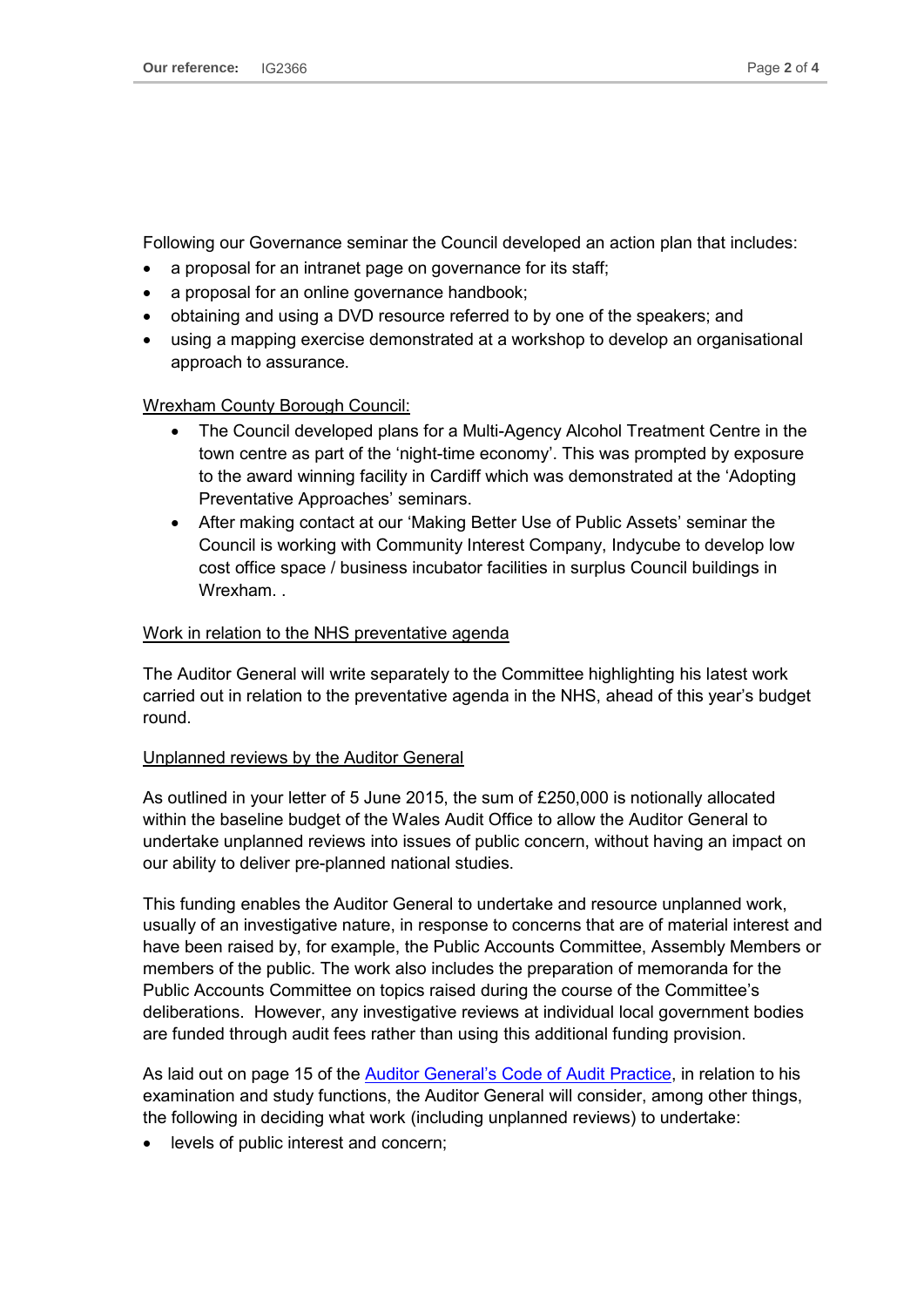- the scale of the issues and the circumstances and risks involved;
- whether the work is timely;
- whether the lessons learned are likely to be transferable; and
- the potential value of the work in terms of monetary savings, improved services and improved management or governance.

Our Annual Report and Accounts for 2014-15 lists reactive studies undertaken in the year, on pages 28 and 29. £220,000 was utilised in undertaking these studies and the balance of £30,000 was returned to the Welsh Consolidated Fund at the year-end.

We will be pleased to update the Finance Committee further on the volume and nature of the Auditor General's unplanned reviews in the first half of 2015-16 through our next Interim Report. This month the Auditor General will be publishing his report on the Regeneration Investment Fund for Wales.

The Auditor General has informed me that the Welsh Local Government Association (WLGA) has shared with him your letter to Councillor Aaron Shotton dated 5 June 2015. In that letter you requested information on the cost to local authorities of diverting staff resource to provide information for unplanned reviews undertaken using additional funding provided in 2013-14. The WLGA asked us for information on which reviews were undertaken using that funding. We informed them that the following reviews were undertaken, as listed on page 38 of the **Auditor General's Annual Report & Accounts** [2013-14:](http://www.audit.wales/system/files/publications/292A2014_Annual_Report_2014_ENGLISH_0.pdf)

- Follow-up joint review with Healthcare Inspectorate Wales of the governance arrangements for Betsi Cadwaladr University Health Board
- Examination of public funding of the Canolfan Cywain Centre in Bala
- Examination of the Welsh Life Sciences Investment Fund (ongoing)
- Memorandum on senior management pay across the Welsh public sector
- Memorandum on the Intra-Wales Cardiff to Anglesey Air Service
- Examination of NHS waiting lists and private practice (ongoing)

The Auditor General noted that he would be surprised if any of these reviews resulted in any significant diversion of resources at local government bodies. The WLGA's Director of Finance, Jon Rae, agreed, noting that he doubted that these reviews distract local authorities, and that where they do it is not to a significant level and that local authorities are happy to contribute to work of national importance. The WLGA has informed the Auditor General that Councillor Shotton has replied to your letter in similar terms.

Our published [Fee Scheme](http://www.audit.wales/system/files/publications/fee_scheme_english.pdf) provides the basis on which the Wales Audit Office charges fees. Our hourly fee rates for audit staff are equally applicable to routine and unplanned audit work. Where required, we also publish fee scales which quantify total cost ranges for routine audit of local government bodies.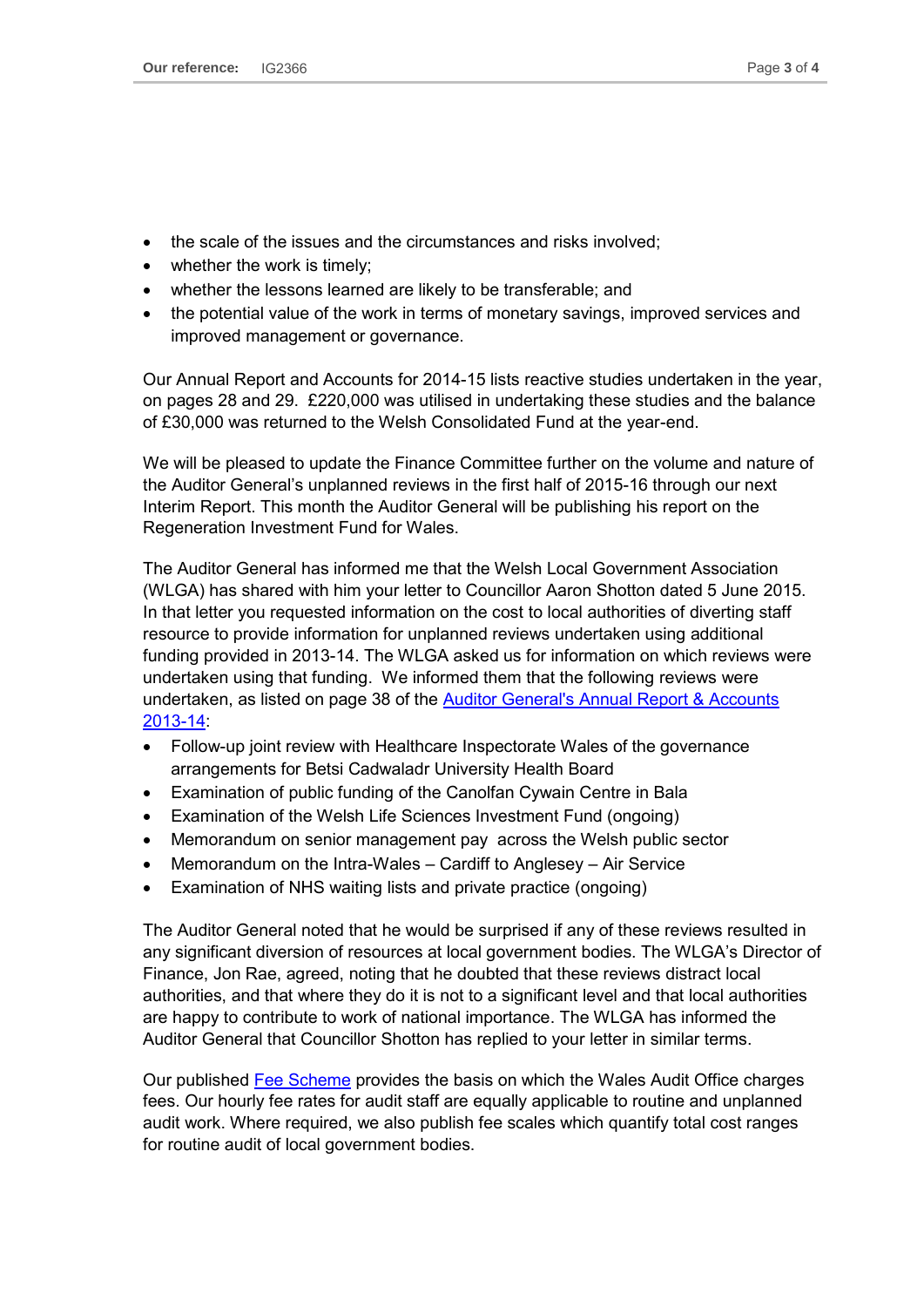#### Review of our fleet/transport arrangements

The value for money report from Baker Tilley identified scope for us to strengthen the measurement of value for money in the application of travel and transport policies at the Wales Audit Office. Since the Finance Committee reviewed the report, the Wales Audit Office Board has established a Task and Finish Group to review eligibility criteria for transport allowances and to propose appropriate value for money measures. The Board has recently commissioned the testing of new eligibility criteria alongside requesting that a range of options be further developed to ensure that the essential travel that our staff undertake continues to represent value for money. Proposals will be put to the Board by Management Committee on 1 October 2015, with decisions subject to trade union consultation.

Finally, for the Committee's awareness, our [Annual Report and Accounts for 2014-15](http://www.audit.wales/system/files/publications/annual-report-2015-english_1.pdf) was fully published one whole month earlier this year, reflecting what we see as good practice in the early closure of accounts. We also acted on the Committee's recommendation to provide greater transparency of our transport costs in this set of accounts. We look forward to discussing the report with the Committee in due course.

Yours sincerely

Techel Camer

**Isobel Garner Chair, Wales Audit Office**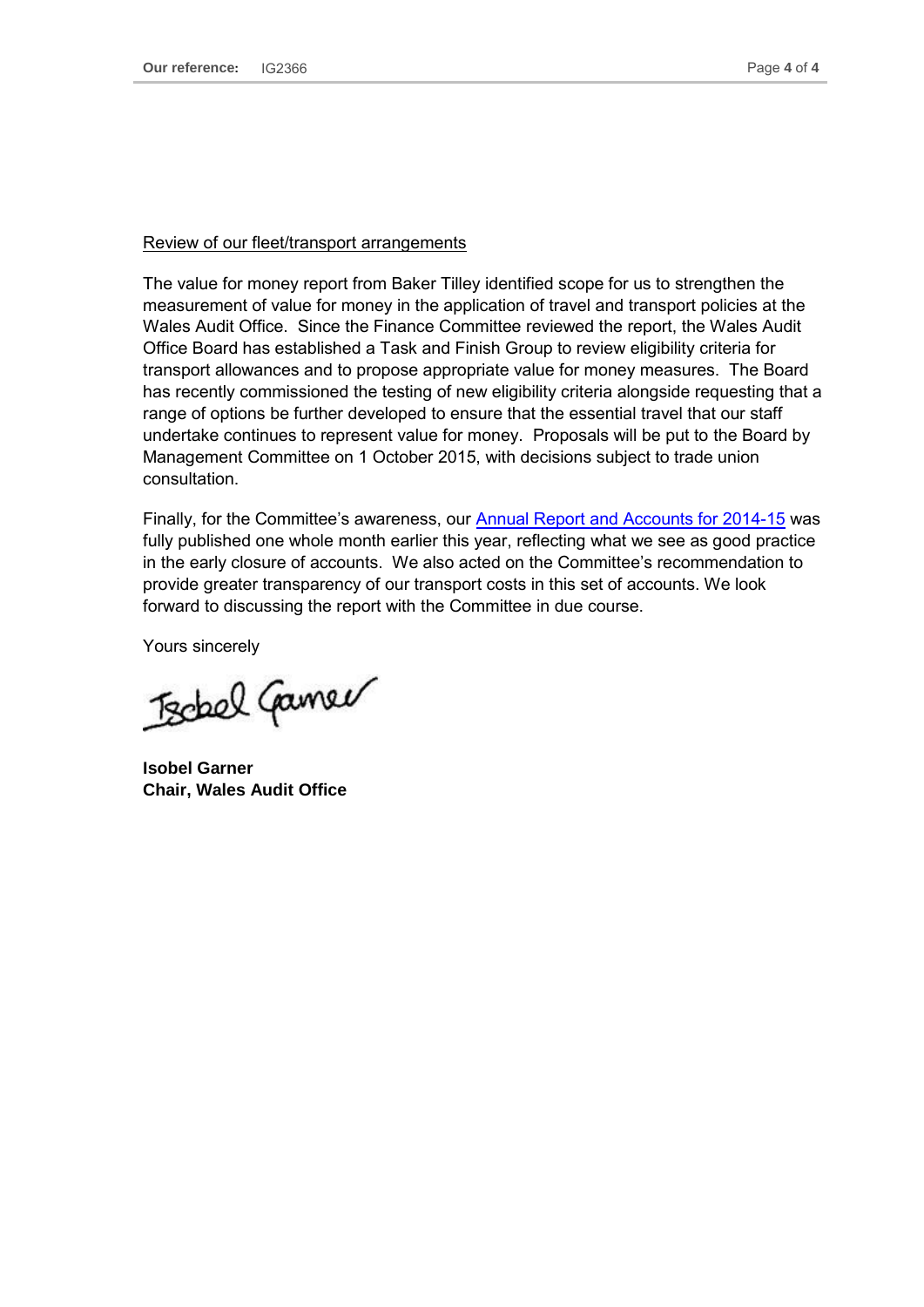



# Adopting Preventative Approaches

Welsh public services are increasingly focusing on preventative interventions and policies, offering consideration of the public service as a whole, rather than individual organisations. Prevention and earlier intervention is a key theme of the 2014-15 Budget and investing now to save down the line is a common priority across public services.

In practice, making this shift presents significant challenges for public services. This seminar facilitated honest conversations about the reality of shifting emphasis and resources, drawing on existing good practice case studies from across Wales and the UK. It is also one of the key principles of the proposed Future Generations Bill.







# Links to information from the seminar:

Web page: Blogs: Pinterest: Good Practice Wales: Videos:

www.wao.gov.uk/events/adopting-preventative-approaches www.goodpracticeexchange.wordpress.com www.pinterest.com/goodpracticewao www.goodpracticewales.com www.vimeo.com/94662374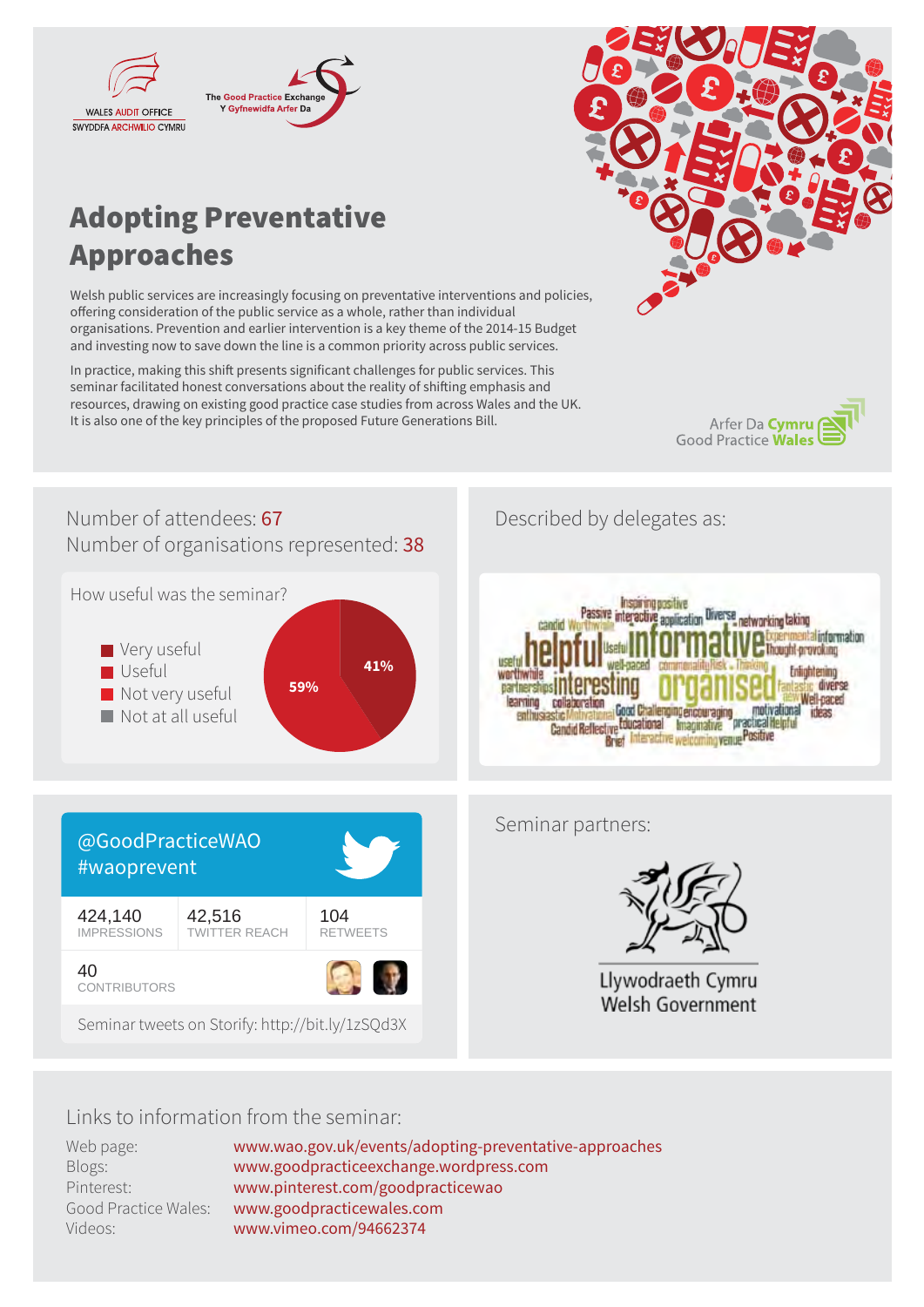

# Mirror, Mirror on the wall… reflecting on good governance

Walking away from this seminar, delegates had an understanding of how to take assurance that governance arrangements are working as effectively as they can. In particular, delegates gained an understanding of:

- The importance of good governance
- Implications of poor governance
- How to obtain assurance that governance arrangements are sound; what to look for, and what to look out for!
- Examples of different approaches to ensure better governance from public and private sector organisations



Arfer Da Cymru **Good Practice Wales** 



# Links to information from the seminar:

| Web page:            | www.wao.gov.uk/events/mirror-mirror-wall-reflecting-good-governance |
|----------------------|---------------------------------------------------------------------|
| Blogs:               | www.goodpracticeexchange.wordpress.com                              |
| Pinterest:           | www.pinterest.com/goodpracticewao/good-governance-llywodraethu-da/  |
| Good Practice Wales: | www.goodpracticewales.com/                                          |
| Videos:              | www.vimeo.com/115246262                                             |
|                      |                                                                     |